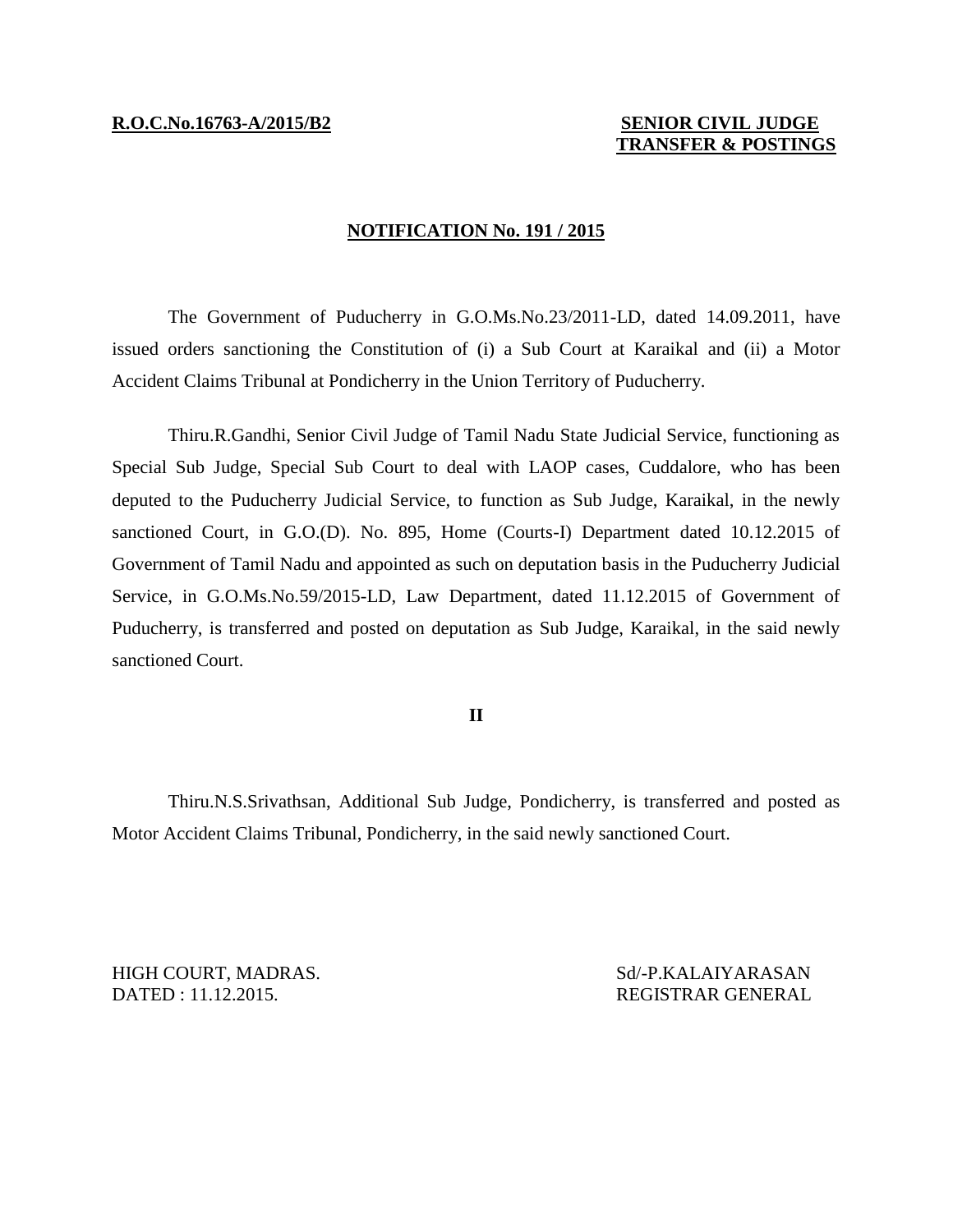## **R.O.C.No.16763-A /2015/B2**

#### **OFFICIAL MEMORANDUM**

Sub: Courts and Judges – Senior Civil Judges - Transfer and postings - Notification issued - Joining instructions - Issued.

Ref: High Court's Notification No.191/ 2015, dated : 11.12.2015.

Thiru.R.Gandhi, Senior Civil Judge of Tamil Nadu State Judicial Service, functioning as Special Sub Judge, Special Sub Court to deal with LAOP cases, Cuddalore, who has been transferred and posted on deputation in the Puducherry Judicial Service as Sub Judge, Karaikal, in the newly sanctioned Court, in the High Court's Notification cited above, is required to hand over charge of the post of Special Sub Judge, Special Sub Court to deal with LAOP Cases, Cuddalore, to the II Additional Sub Judge, Cuddalore on 11.12.2015 A.N and assume charge of his new post on 12.12.2015 F.N.(Saturday) without fail.

.............

The II Additional Sub Judge, Cuddalore, is placed in full Additional Charge of the post of Special Judge, Special Sub Court to deal with LAOP cases, Cuddalore, until further orders.

#### II

Thiru.N.S.Srivathsan, Additional Sub Judge, Pondicherry who has been transferred and posted as Motor Accident Claims Tribunal, Pondicherry in the notification cited above, is required to take charge of his new post on 12.12.2015 F.N.(Saturday) without fail. On assuming charge of the said new post, he is also required to hold full Additional charge of the post of Additional Sub Judge, Pondicherry, until further orders